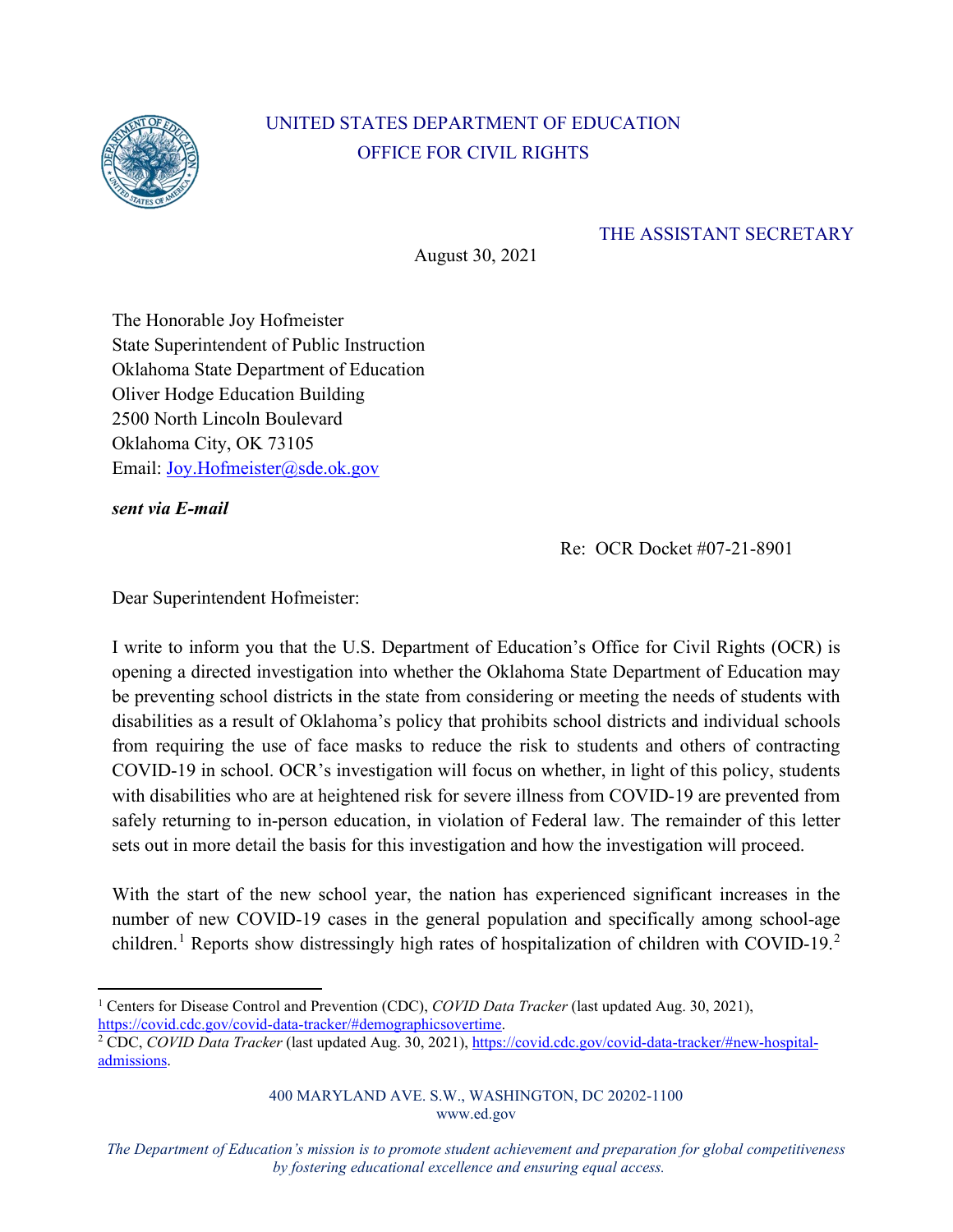National data also show that children with some underlying medical conditions, including those with certain disabilities, are at higher risk than other children for experiencing severe illness from  $COVID-19.<sup>3</sup>$ 

"remains essential in school settings."<sup>6</sup> At the same time, extensive evidence supports the universal use of masks over the nose and mouth to reduce the risk of COVID-19 transmission.<sup>4</sup> For this reason, the Centers for Disease Control and Prevention (CDC) "recommends universal indoor masking by all students (age 2 and older), staff, teachers, and visitors to K-12 schools, regardless of vaccination status."5 The CDC has stated that "with COVID-19 cases increasing nationally since mid-June 2021, driven by the B.1.617.2 (Delta) variant of SARS-CoV-2," the protection provided by consistent and correct masking

are at heightened risk for severe illness from COVID-19. However, Oklahoma now prohibits public schools and school districts from implementing a mask requirement for students who have not been vaccinated against COVID-19, unless a board of education or a technology center school district consults with the local county health department or city-county health department within the jurisdiction where the board is located and the jurisdiction where the board is located is under a current state of emergency declared by the Governor. *See* Oklahoma Enrolled Senate Bill 658. It is unclear whether this prohibition remains in place even when the school or district determines, given the COVID-19 transmission rates in the surrounding area, that a mask requirement is necessary to protect students with disabilities who

In light of these circumstances, OCR is concerned that Oklahoma's restriction on schools and school districts from putting masking requirements in place may be preventing schools in Oklahoma from meeting their legal obligations not to discriminate based on disability and from providing an equal educational opportunity to students with disabilities who are at heightened risk of severe illness from COVID-19.

<sup>&</sup>lt;sup>3</sup> CDC, *People with Certain Medical Conditions*, https://www.cdc.gov/coronavirus/2019-ncov/need-extra-<br>precautions/people-with-medical-conditions.html.

<sup>&</sup>lt;sup>4</sup> CDC, *Science Brief: Transmission of SARS-CoV-2 in K-12 Schools and Early Care and Education Programs – Updated* (last updated July 9, 2021), https://www.cdc.gov/coronavirus/2019-ncov/science/sciencebriefs/transmission\_k\_12\_schools.html. 5 CDC, *Guidance for COVID-19 Prevention in K-12 Schools* (last updated Aug. 5, 2021),

https://www.cdc.gov/coronavirus/2019-ncov/community/schools-childcare/k-12-guidance.html. The CDC guidance recognizes an exception for a person who cannot wear a mask, or cannot safely wear a mask, because of a disability as defined by the Americans with Disabilities Act, 42 U.S.C. §§ 12101 *et seq.*, and explains that schools should discuss the possibility of reasonable accommodation. *See id.*, https://www.cdc.gov/coronavirus/2019 ncov/community/schools-childcare/k-12-guidance.html#mask-use. 6 *Id*.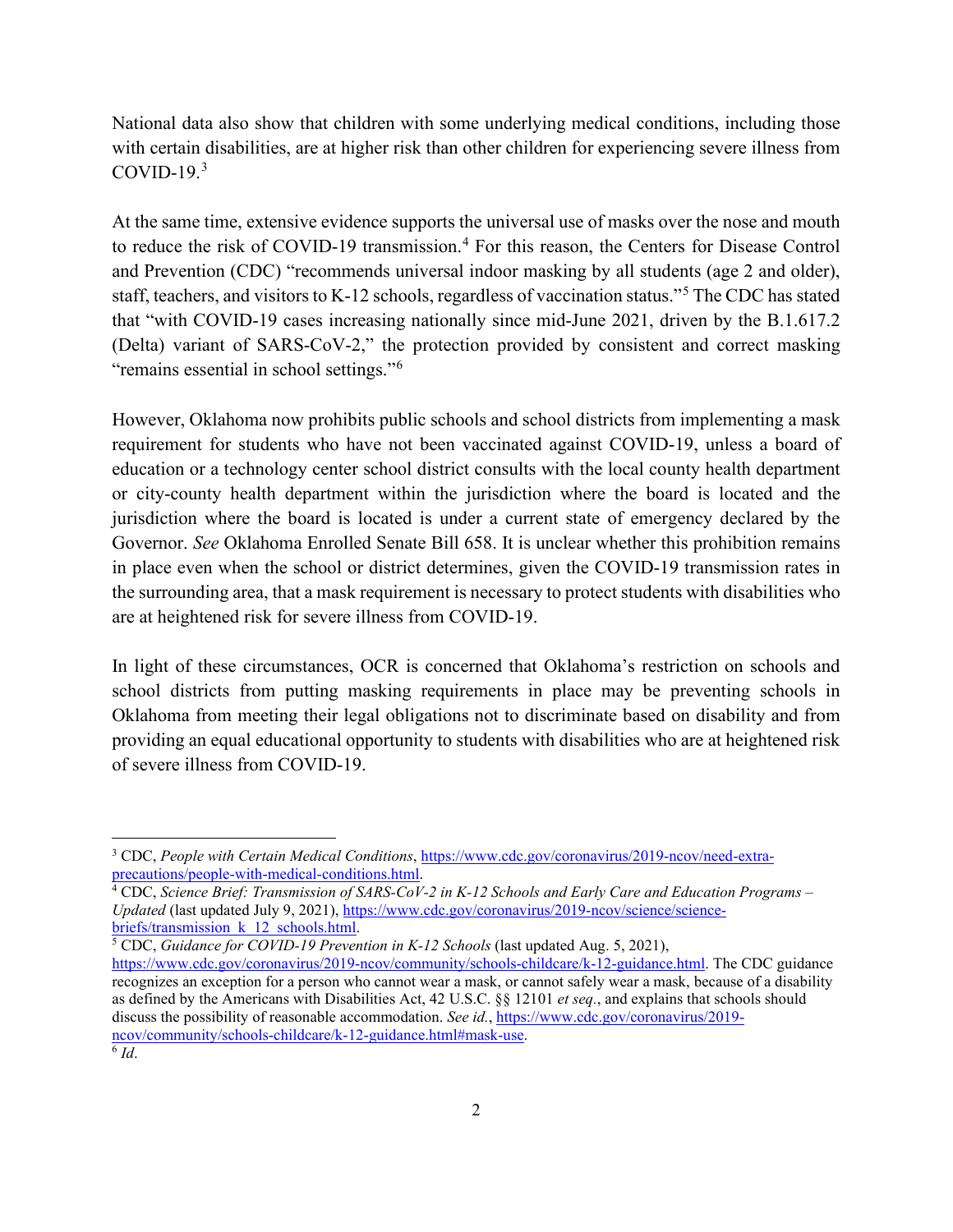alongside their peers without disabilities, to the maximum extent appropriate to their needs.<sup>9</sup> OCR institutions, regardless of whether they receive Federal financial assistance from the Department.<sup>10</sup> OCR enforces Section 504 of the Rehabilitation Act of 1973 (Section 504), which is a Federal law that protects students with disabilities from discrimination based on their disability.<sup>7</sup> Section 504 guarantees qualified students with disabilities the right to a free appropriate public education in elementary and secondary school, commonly referred to as FAPE.<sup>8</sup> This includes the right of students with disabilities to receive their education in the regular educational environment, also enforces Title II of the Americans with Disabilities Act of 1990 (Title II), which similarly prohibits disability discrimination by public entities, including public education systems and

As the Department's civil-rights enforcement arm, OCR is charged with ensuring that recipients of the Department's financial assistance and public entities, including the Oklahoma State Department of Education, are following these laws. To fulfill this responsibility, OCR may initiate a directed investigation in response to information that indicates a potential failure to comply with a law OCR enforces.<sup>11</sup> This includes the authority to investigate a state educational agency whose policies or actions may discriminate against students with disabilities by denying them an equal opportunity to participate in school and benefit from the school's educational opportunities.

Based on the information above, OCR is opening a directed investigation into the Oklahoma State Department of Education's compliance with Section 504 and Title II. Specifically, OCR will examine whether, in light of Oklahoma's prohibition on local school districts and schools from requiring the use of masks on school property and during in-person school-sponsored activities, the Oklahoma State Department of Education may be preventing school districts in the state from considering or meeting the individual educational needs of students with disabilities or otherwise enabling discrimination based on disability in violation of Section 504 and Title II. In this investigation, particular attention will be given to whether the Oklahoma State Department of Education may be preventing schools from making individualized assessments about mask use so that students with disabilities can attend school and participate in school activities in person, consistent with their right to receive a free appropriate public education and to be free from discrimination based on their disability.

also provides information about directed investigations in Section 402.<br>3 <sup>7</sup> 29 U.S.C. § 794; 34 C.F.R. Part 104.<br><sup>8</sup> 34 C.F.R. § 104.33.<br><sup>9</sup> 34 C.F.R. § 104.34.<br><sup>10</sup> 42 U.S.C. § 12131 *et seq*.; 28 C.F.R. Part 35.<br><sup>11</sup> The regulation that authorizes OCR to conduct directed investigations can Regulations at 34 C.F.R. § 104.61, incorporating by reference 34 C.F.R. § 100.7(c). OCR's Case Processing Manual